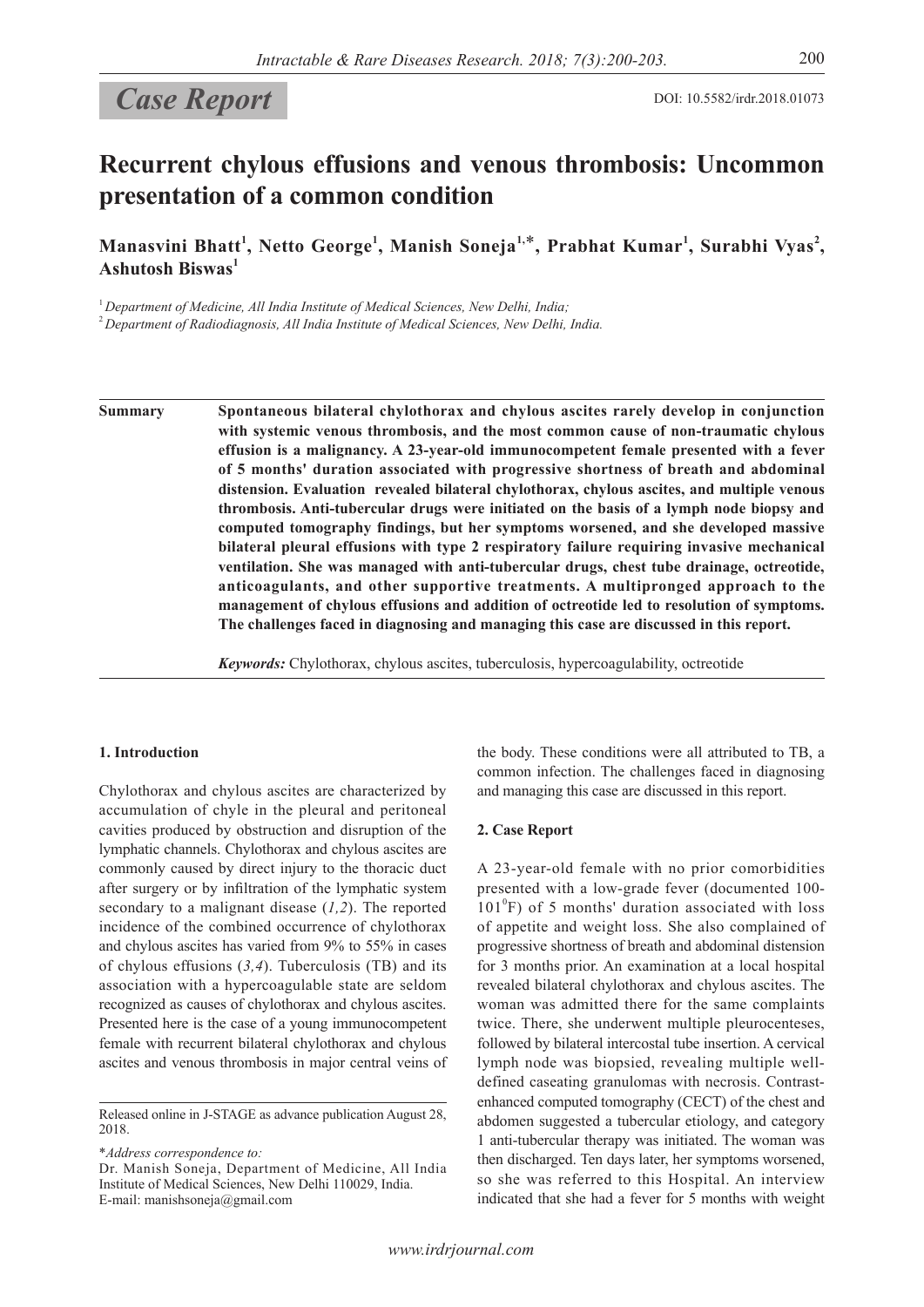loss, shortness of breath and abdominal distension for 3 months that worsened over the previous 10 days, and altered sensorium for 5 days. There was no history of coughing with expectoration, hemoptysis, or abnormal bowel movements.

|  |  | Table 1. Routine hematological and biochemical profile |  |
|--|--|--------------------------------------------------------|--|
|  |  |                                                        |  |

| Items                           | At admission        | At discharge        |
|---------------------------------|---------------------|---------------------|
|                                 |                     |                     |
| $Hb$ (gm/dL)                    | 10.9                | 9.6                 |
| Platelet count $(\text{/mm}^3)$ | $591 \times 10^{6}$ | $587 \times 10^{6}$ |
| $TLC/(mm^3)$                    | 10,300              | 10,000              |
| Urea $(mg/dL)$                  | 16                  | 19                  |
| Creatinine $(mg/dL)$            | 0.2                 | 0.4                 |
| $Na$ (mEq/L)                    | 139                 | 136                 |
| $K$ (mEq/L)                     | 4.4                 | 4.3                 |
| Total bilirubin (mg/dL)         | 1.0                 | 1.1                 |
| Total protein $(g/dL)$          | 5.7                 | 6.2                 |
| Albumin $(g/dL)$                | 2.5                 | 2.8                 |
| Globulin $(g/dL)$               | 3.2                 | 3.4                 |
| AST (IU/L)                      | 38                  | 20                  |
| ALT (IU/L)                      | 18                  | 8                   |
| ALP (IU/L)                      | 245                 | 204                 |
| $ESR$ (mm/hr)                   | 52                  | 34                  |

ALP, alkaline phosphatase; ALT, alanine aminotransferase; AST, aspartate aminotransferase; ESR, erythrocyte sedimentation rate; Hb, hemoglobin; TLC, total leucocyte count.



**Figure 1. Serial chest radiographs. (A)** At admission showing bilateral partially opaque hemithoraces and patchy opacities in bilateral lung fields; **(B)** Showing a reduction in bilateral lung field opacities with fluid along the bilateral costophrenic angles and right horizontal fissure; **(C)** Follow-up radiograph showing minimal residual opacities in the bilateral lower lung fields and costophrenic angles.

**Table 2. Analysis of pleural fluid at different time points**

On examination, she was drowsy (10 on the Glasgow Coma Scale) and had stable vital signs. Pallor was present. A respiratory examination revealed a dull percussion note and absence of breath sounds in the bilateral inframammary, infra axillary, and infra scapular regions. There was no shifting dullness or organomegaly on abdominal examination. The rest of the general and systemic examination was normal.

A routine hematological and biochemical profile revealed normocytic normochromic anaemia, an elevated erythrocyte sedimentation rate (ESR), and reversal of the albumin:globulin ratio (Table 1). A chest radiograph revealed bilateral massive pleural effusions (Figure 1 A and 1B). An intercostal tube was placed on the right side, and it drained chylous fluid with an uninterrupted flow. As her condition progressively worsened, another intercostal tube was placed on the left side. She required intubation on day 2 of hospitalization due to worsening type 2 respiratory failure. A chest radiograph was repeated to rule out consolidation, and a twodimensional (2D)-echocardiography was performed to rule out massive pulmonary embolism as a cause of the sudden worsening of the patient's condition that required mechanical ventilation. Chylous fluid was exudative in nature and predominantly consisted of lymphocytes. Triglycerides were elevated, and results of a microbiological (Gram staining, acid-fast bacilli staining/ GeneXpert/fungal staining) and a cytological evaluation were negative (Table 2). There was no evidence of ascites in an ultrasound of the abdomen. CECT of the chest and abdomen suggested bilateral pleural effusion with enlarged mediastinal and retroperitoneal lymph nodes and ileo-cecal thickening (Figure 2). CECT also revealed partial thrombosis of the right internal jugular vein, left brachiocephalic vein, and right iliac vein. Coagulation and autoimmune profiles were normal (Table 3). Since the patient was on mechanical ventilation, invasive sampling of the mediastinal lymph nodes was

| Items                           | Sample 1             | Sample 2 (on octreotide) |  |
|---------------------------------|----------------------|--------------------------|--|
|                                 |                      |                          |  |
| $TLC/(mm^3)$                    | 350                  | 160                      |  |
| DLC                             | L60P40               | L80P20                   |  |
| $VLDL$ (mg/dL)                  | 30                   | 21                       |  |
| Triglycerides (mg/dL)           | 733                  | 154                      |  |
| Cholesterol $(mg/dL)$           | 63                   | 179                      |  |
| LDL/HDL                         | 2.7                  | 4.1                      |  |
| $LDL$ (mg/dL)                   | 24                   | 127                      |  |
| Amylase (IU/L)                  | 1.5                  | 1.6                      |  |
| Albumin (g/dL)                  | 1.2                  | 1.8                      |  |
| Glucose $(mg/dL)$               | 55                   | 60                       |  |
| Protein $(g/dL)$                | 2.3                  | 2.9                      |  |
| Gram staining/bacterial culture | No organism/Negative | No organism/Negative     |  |
| KOH staining/fungal culture     | No organism/Negative | No organism/Negative     |  |
| AFB staining                    | Negative             | Negative                 |  |
| GeneXpert                       | Negative             | Negative                 |  |
| Malignant cytology              | Negative             | Negative                 |  |

AFB, acid-fast bacilli; DLC, differential leucocyte count; L, lymphocytes; LDL, low-density lipoprotein; P, polymorphs; TLC, total leucocyte count; VLDL, very-low-density lipoprotein.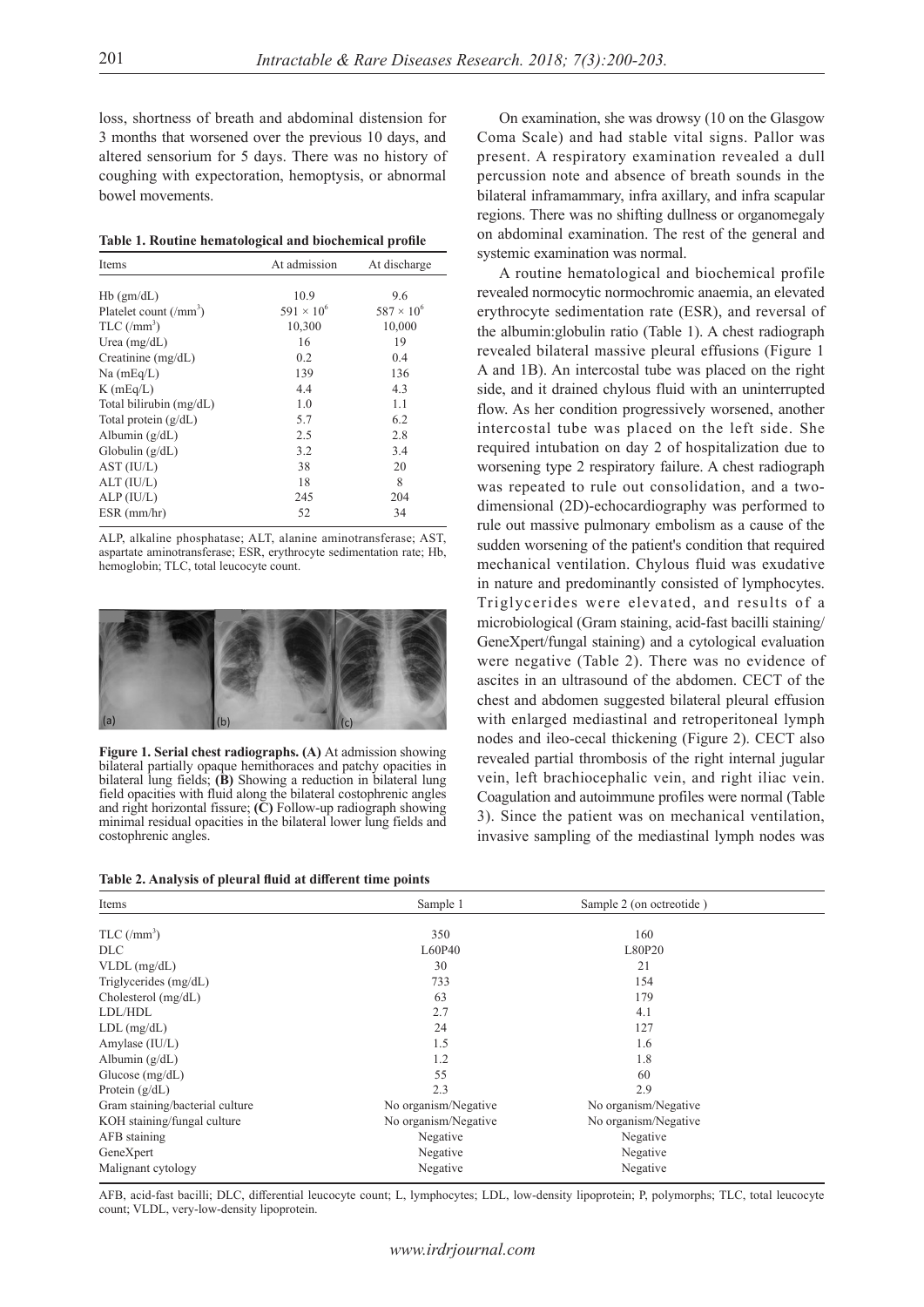

**Figure 2. Axial CT images.** Mediastinal windows **(A, B)** showing enlarged right paratracheal and aorto-pulmonary window lymph nodes with minimal bilateral pleural effusion. Lung window images **(C, D)** showing right-sided pneumothorax with areas of consolidation in the right lower lobe. There are centrilobular nodules with a tree-in-bud appearance in the right upper lobe.

**Table 3. Results of a work-up for coagulation abnormalities**

| Parameter                 | Value    |  |
|---------------------------|----------|--|
| Prothrombin time (sec)    | 14.5     |  |
| <b>INR</b>                | 1.5      |  |
| $aPTT$ (sec)              | 34       |  |
| Anti-cardiolipin antibody | Negative |  |
| Lupus anticoagulant       | Negative |  |

aPTT, activated partial thromboplastin time; INR, international normalized ratio.

not attempted, and anti-tubercular therapy was continued. To rule out an underlying malignancy, 18F-fluoro-deoxyglucose positron emission tomography with computed tomography (18F-FDG-PET/CT) was performed. PET/ CT revealed an increased FDG uptake in bilateral pleural (mediastinal and retroperitoneal) lymph nodes. A CTguided biopsy of the retroperitoneal lymph nodes was negative according to GeneXpert, and histopathology indicated predominant necrosis and few epitheloid cells. Lymphangiography was performed starting at the retroperitoneal lymph nodes and lymphoscintigraphy was performed to identify the source of lymphatic leakage, but those examinations revealed no leakage. In light of the patient's symptomatic recurrent chylous effusions, she was started on intravenous octreotide 100 mcg three times a day. This was gradually reduced as the drain output decreased. The patient was gradually weaned off of the ventilator, and the intercostal tubes were removed. She was started on a medium-chain triglyceride-rich diet. Anticoagulation with heparin was started and coincided with warfarin as the patient's coagulation profile was monitored. The patient was hemodynamically stable, so she was discharged. Her condition was satisfactory at a follow-up 4 months after discharge (Figure 1C).

### **3. Discussion**

The current patient presented with recurrent bilateral

chylothorax and chylous ascites due to TB, that also caused a systemic hypercoagulable state. Chylothorax (chylous effusion) is defined as accumulation of chyle in the pleural space due to disruption or obstruction of the thoracic duct (*4*). The hallmark of chylous effusion is the presence of chylomicrons in the fluid. Objective diagnostic criteria include a pleural fluid triglyceride level > 110 mg/dL and a ratio of pleural fluid to serum triglyceride level of  $> 1.0$ . Both criteria were fulfilled in the current case.

The most common cause of non-traumatic chylous effusion is a malignancy, such as lymphoma or metastatic carcinoma (*5,6*). Other causes of non-traumatic chylous effusion include idiopathic chylous effusion, a congenital anomaly, protein-losing enteropathy, and TB (*6,7*). The current patient denied any history of trauma, CT scans of the chest and abdomen revealed no evidence of a malignancy, and repeated cytologic examinations of pleural effusion revealed no malignant cells. A CT scan showed multiple necrotic lymph nodes in the abdominal cavity and centrilobular nodules with a treein-bud appearance in the right lung suggestive of TB, but a fluid examination was negative for acid-fast bacilli, negative according to GeneXpert, and fluid contained low levels of adenosine deaminase. Acid-fast staining and GeneXpert testing of pleural fluid have low levels of sensitivity, and their role in examining chylous fluid has seldom been reported (*8*).

A possible mechanism for tuberculous lymphadenitis causing chylothorax is presumably enlarged mediastinal and hilar lymph nodes obstructing lymph flow, thereby facilitating lymphovenous communication between the thoracic duct and the azygos and intercostal veins by placing pressure on the thoracic duct and cisterna chyli (*9-11*). Methods used to find the site of a chylous leak like lymphangiography are not viable due to difficulty in visualizing the entire length of the thoracic duct because of the poor mix of oily contrast medium and chyle. A detailed examination of the lymphatic system was accomplished *via* lymphoscintigraphy, which has a sensitivity of 88% and a specificity of 100% (*12,13*). However, it lacks sufficient spatial resolution to outline morphologic details. In the current case, lymphoscintigraphy was performed after the patient was stabilized, and it revealed no leaks. Non-contrast magnetic resonance lymphangiography allows detailed visualization of the entire thoracic duct, but its role has only been described in a few case series.

TB is associated with a systemic pro-coagulant state, as indicated by enhanced coagulation activation (increased plasma levels of thrombin-antithrombin complexes, D-dimer, and fibrinogen) along with impaired anticoagulant mechanisms like low plasma levels of antithrombin (*14*). Disease results in the production of pro-inflammatory cytokines that make the vascular endothelium more thrombogenic, in turn increasing the synthesis of coagulation proteins by the